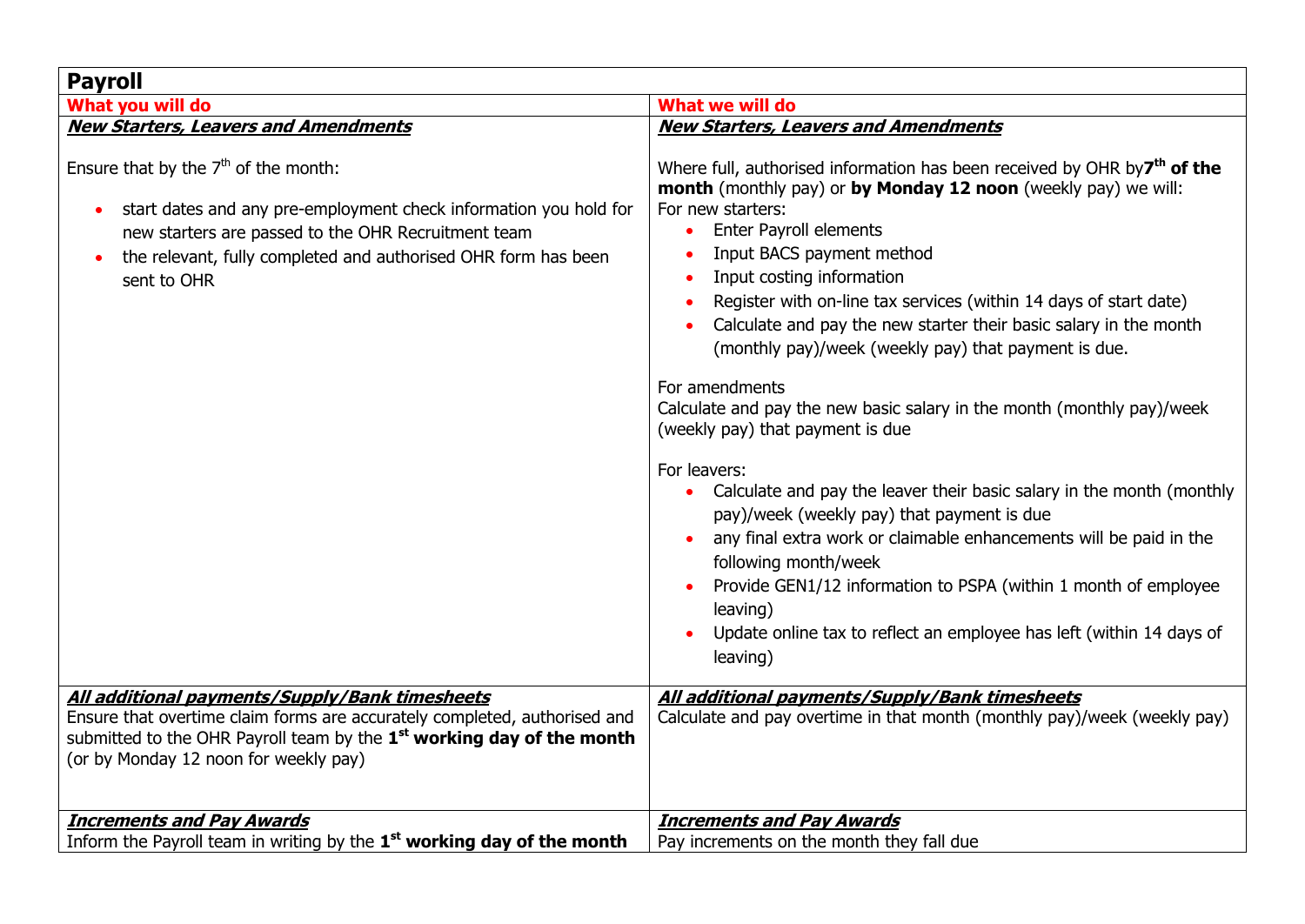| if an increment is NOT to be paid                                                                                                                                                                                                                                                                                                                                                                                                            | Where a signed and authorised copy of the Pay Award and new pay rates<br>are made available by the $1st$ working day of the month/Monday 12 noon,<br>employees' basic pay and recurring allowances will be amended in that<br>month (monthly pay)/by the following week (weekly pay)to include the Pay<br>Award<br>Any pay award arrears will be paid in the following two month<br>(monthly)/four week (weekly) period<br>Monitor bank/supply hours for increments due (eg. MPTC and supply<br>teachers).                                                                                                     |
|----------------------------------------------------------------------------------------------------------------------------------------------------------------------------------------------------------------------------------------------------------------------------------------------------------------------------------------------------------------------------------------------------------------------------------------------|----------------------------------------------------------------------------------------------------------------------------------------------------------------------------------------------------------------------------------------------------------------------------------------------------------------------------------------------------------------------------------------------------------------------------------------------------------------------------------------------------------------------------------------------------------------------------------------------------------------|
| <b>Quick Pays</b><br>Provide clear written instructions detailing the quick pay required and an<br>written explanation detailing why the need for a quick pay has arisen in<br>accordance with the OHR Quickpay policy and Quickpay deadlines<br><b>Maternity Pay, Adoption Pay, Paternity Pay and Sick pay</b><br>Ensure that by the $7th$ of the month:<br>the relevant, fully completed and authorised OHR forms have been<br>sent to OHR | <b>Quick Pays</b><br>On receipt of a written explanation, in accordance with the Quickpay<br>guidelines we will process the Quickpay for payment on the last working day<br>of the month<br><b>Maternity Pay, Adoption Pay, Paternity Pay and Sick pay</b><br>Where full, authorised information has been received by OHR by the 7 <sup>th</sup> of<br>the month (monthly pay) or by Monday 12 noon (weekly pay) we will:<br>Calculate and pay the salary due in the month (monthly pay)/week (weekly<br>pay) that payment is due and account for any statutory deductions such as<br><b>Maternity Benefit</b> |
| <b>Overpayments</b><br>Assist OHR Payroll with the consultation with employees who have<br>been overpaid. If the overpayment is due to late notification from<br>the Department, the manager will be responsible for notifying the<br>employee in the first instance<br>Finance Managers will work with OHR Payroll to agree actions in<br>accordance with the Isle of Man Government Financial Regulations                                  | <b>Overpayments</b><br>OHR Payroll on notification of any overpayment will seek to recover in<br>accordance with the Isle of Man Government Financial Regulations for the<br>recovery of overpayment of Payroll Payments, consulting with Departmental<br><b>Finance Managers</b>                                                                                                                                                                                                                                                                                                                              |